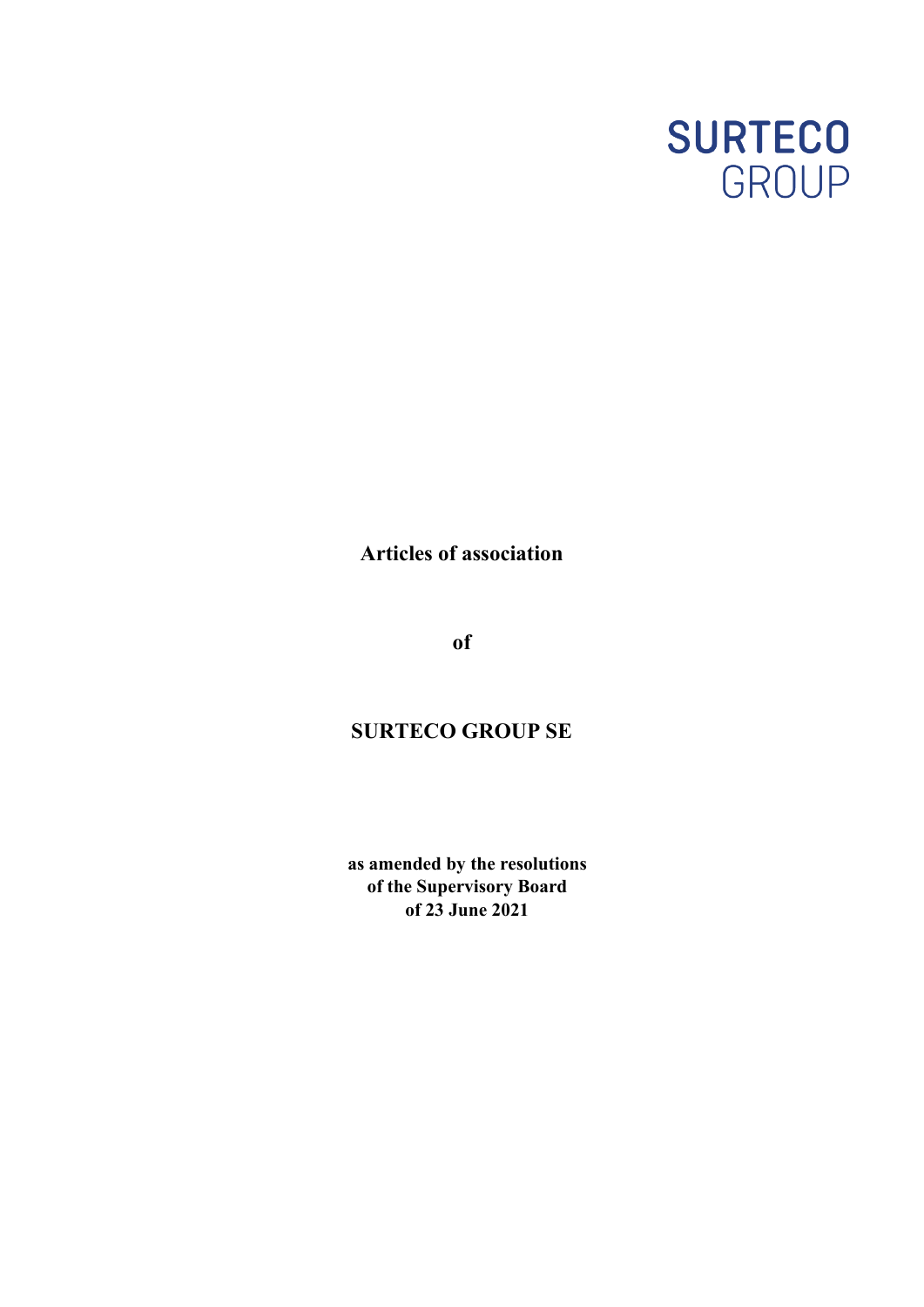#### *1. General Provisions*

## **Article 1 Company, Registered Office and Financial Year**

(1) The Company's name is

SURTECO GROUP SE

- (2) The Company has its registered office in Buttenwiesen.
- (3) The financial year shall correspond to the calendar year.

## **Article 2 Purpose of the Company**

- (1) The purpose of the Company is the direction of a group of companies which are active in the development, manufacture and sale of refined papers, decorative printing as well as plastics of all types, and for any application. The purpose of the Company is further to maintain and acquire participations, the assumption of management activities and the provision of services for companies which develop, manufacture and sell the aforementioned products.
- (2) The Company is authorized to transact any business and to take any measures which seem appropriate to serve the Company's object. It may also be active itself in the areas of business designated in section 1.
- (3) The Company may also obtain, form and acquire other companies, and acquire an interest in such companies whose objects entirely or partly relate to the objects defined in section 1, take over their direction and conclude company or joint-venture contracts. The Company may merge companies in which it holds an interest under uniform direction. The Company may hive off its operations wholly or in part in affiliated companies.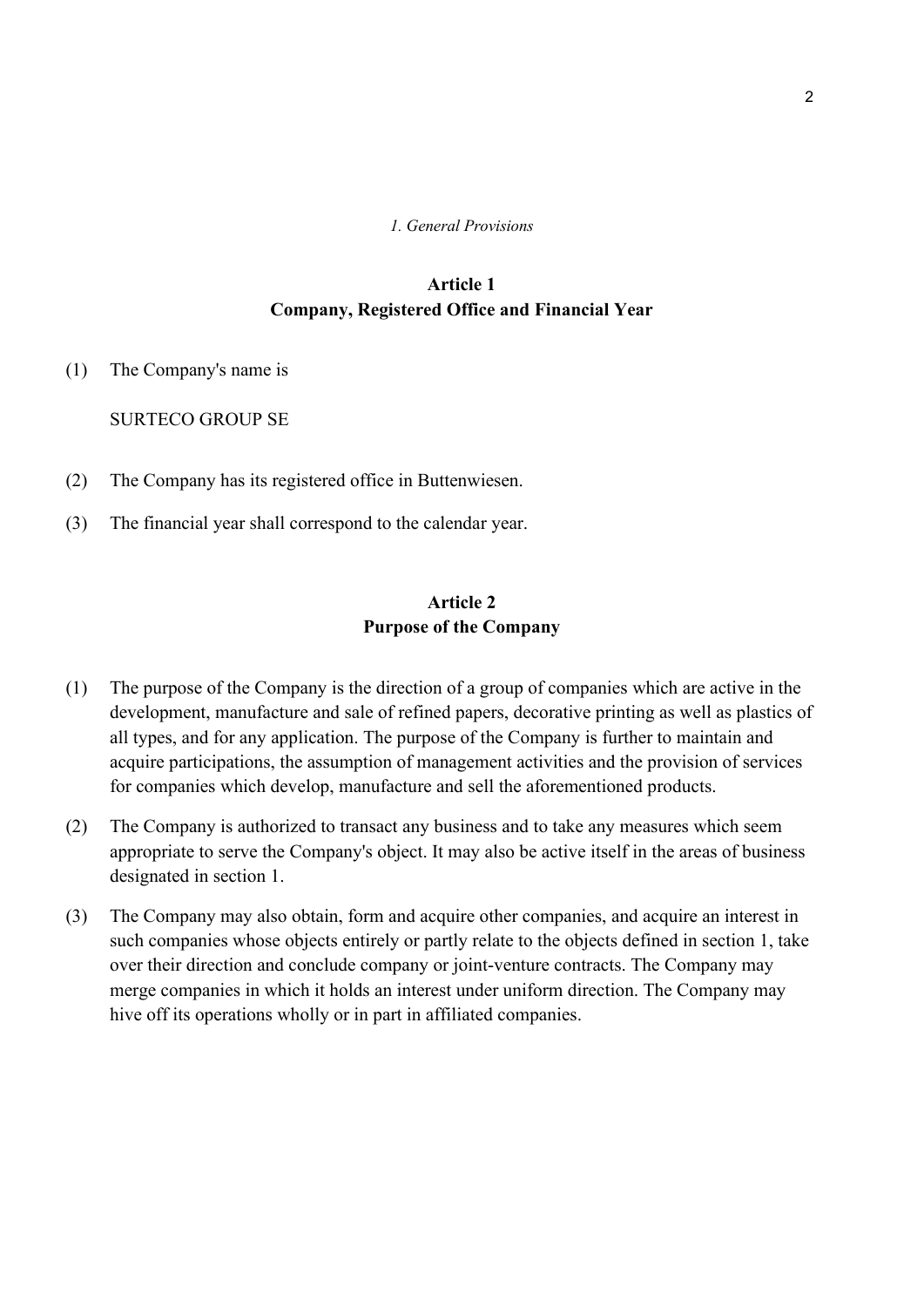*2. Capital Stock and Shares*

## **Article 3 Capital Stock**

- (1) The Company has a capital stock of  $\epsilon$  15,505,731.00 (in words: fifteen million five hundred and five thousand seven hundred and thirty-one euros). It is divided into 15,505,731 no-parvalue shares.
- (2) The shares are bearer shares.

#### **Article 4 Shares**

- (1) The form and content of share certificates and of profit-participation certificates and renewal certificates will be determined by the Management Board. The Company is authorized to issue share certificates which embody individual shares (single shares) or several shares (global shares).
- (2) The shareholders shall not have a right to receive share certificates and profit shares.
- (3) If new shares are issued in the course of a capital increase the dividend may be determined contrary to Clause 60 of the German Stock Corporation Act (AktG).

*3. Bodies of the Company*

## **Article 5 Bodies of the Company**

Bodies of the Company are

a) the Management Board

- b) the Supervisory Board and
- c) the Annual General Meeting.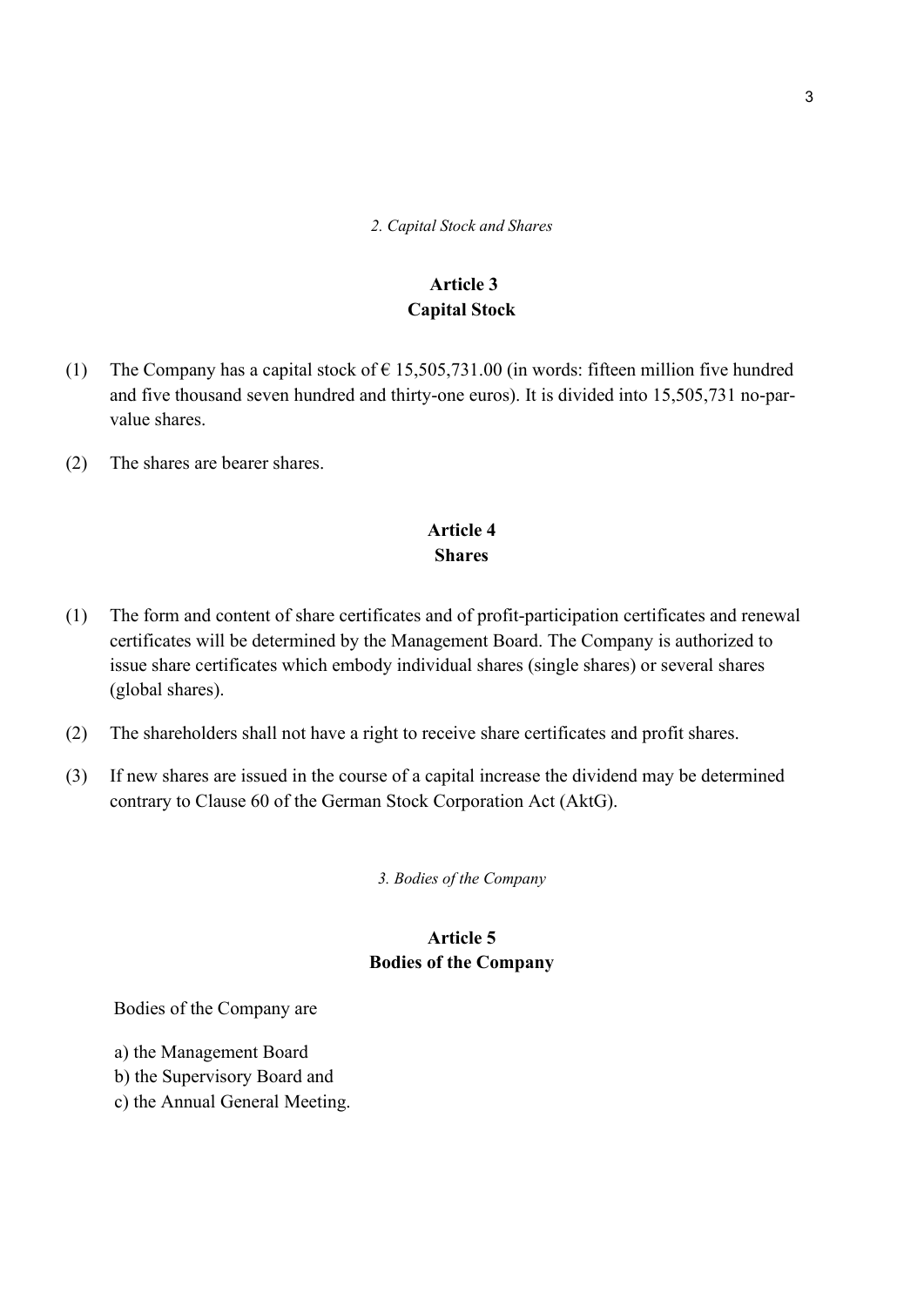*4. The Management Board*

## **Article 6 Composition and Transactions Requiring Approval; Rules of Procedure**

- (1) The Management Board of the Company shall consist of one or more persons.
- (2) The Supervisory Board shall determine the number of members of the Management Board and any deputy members of the Board of Management. It may appoint a Chairman of the Management Board and one or more deputies to the Chairman.
- (3) Members of the Management Board are appointed for a maximum of five years. Reappointment or extension of the period of office is permitted in each case for a maximum of five years. It requires a further resolution by the Supervisory Board which can be made at the earliest one year before expiry of the current period of office.
- (4) The following types of transaction may only be undertaken with the approval of the Supervisory Board:

a) Conclusion of company contracts;

b) Disposal of essential operational units or transfer of essential operational units to jointventure companies with third parties;

c) Introduction, amendment and termination of operational supply systems and employee participation models;

d) Conferment of general powers of attorney.

- (5) The Supervisory Board may rule that other types of transaction be subject to its approval.
- (6) The Supervisory Board enacts the rules of procedure for the Management Board.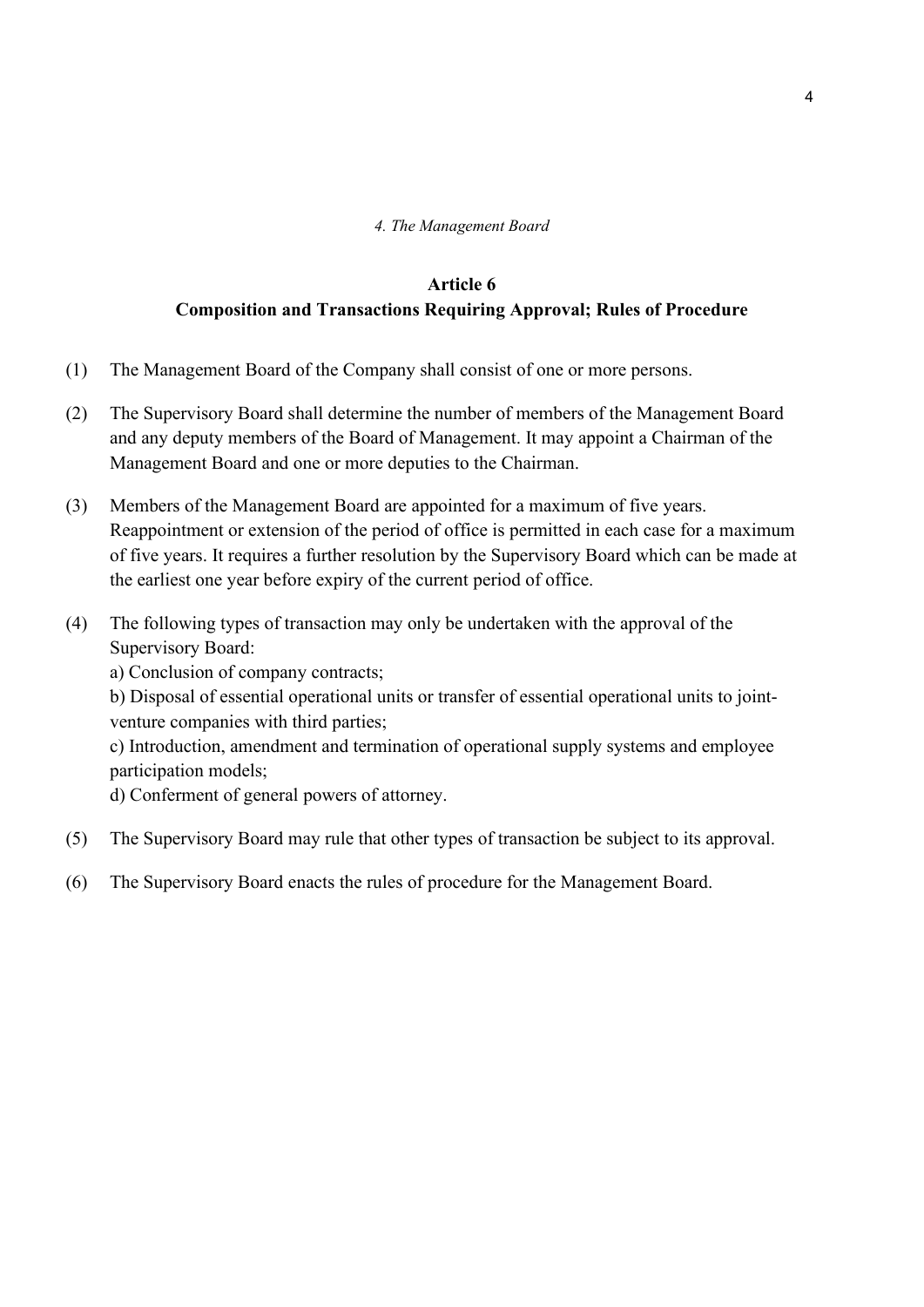#### **Article 7 Representation of the Company**

- (1) Two members of the Management Board or one member of the Management Board jointly with an executive vested with general power of attorney (Prokura) under German law shall be entitled to legally represent the Company. Deputy members of the Management Board shall have the same powers of representation as ordinary members of the Management Board. If only one member of the Management Board is available that member alone shall represent the Company.
- (2) The Supervisory Board may grant individual members of the Management Board the power of individual representation, release from the prohibition on multiple representation (Article 181, 2nd alternative of the German Civil Code, Alt. BGB) and revoke the authority for individual representation and release at any time.

#### *5. The Supervisory Board*

## **Article 8 Composition, Period of Office and Election of the Supervisory Board**

- (1) The Supervisory Board shall consist of nine members. The members of the Supervisory Board are elected by the Annual General Meeting, provided no other arrangement is applicable in respect of employee participation on account of the agreement pursuant to the Participation of Employees (European Companies) Act (SE-Beteiligungsgesetz).
- (2) The members of the Supervisory Board are appointed for a term of office that shall expire at the close of the Annual General Meeting which resolves on the ratification of actions by the Supervisory Board in respect of the fourth financial year after the beginning of the term of office. The financial year in which the term of office begins is not included in the calculation. If a member resigns from the Supervisory Board before the end of the term of office, a successor shall be appointed for the remaining term of office of the resigning member unless the Annual General Meeting decides to the contrary by a simple majority of votes cast.
- (3) The Annual General Meeting may appoint substitute members to stand in for the members of the Supervisory Board to be elected by it through the expedient that they become members of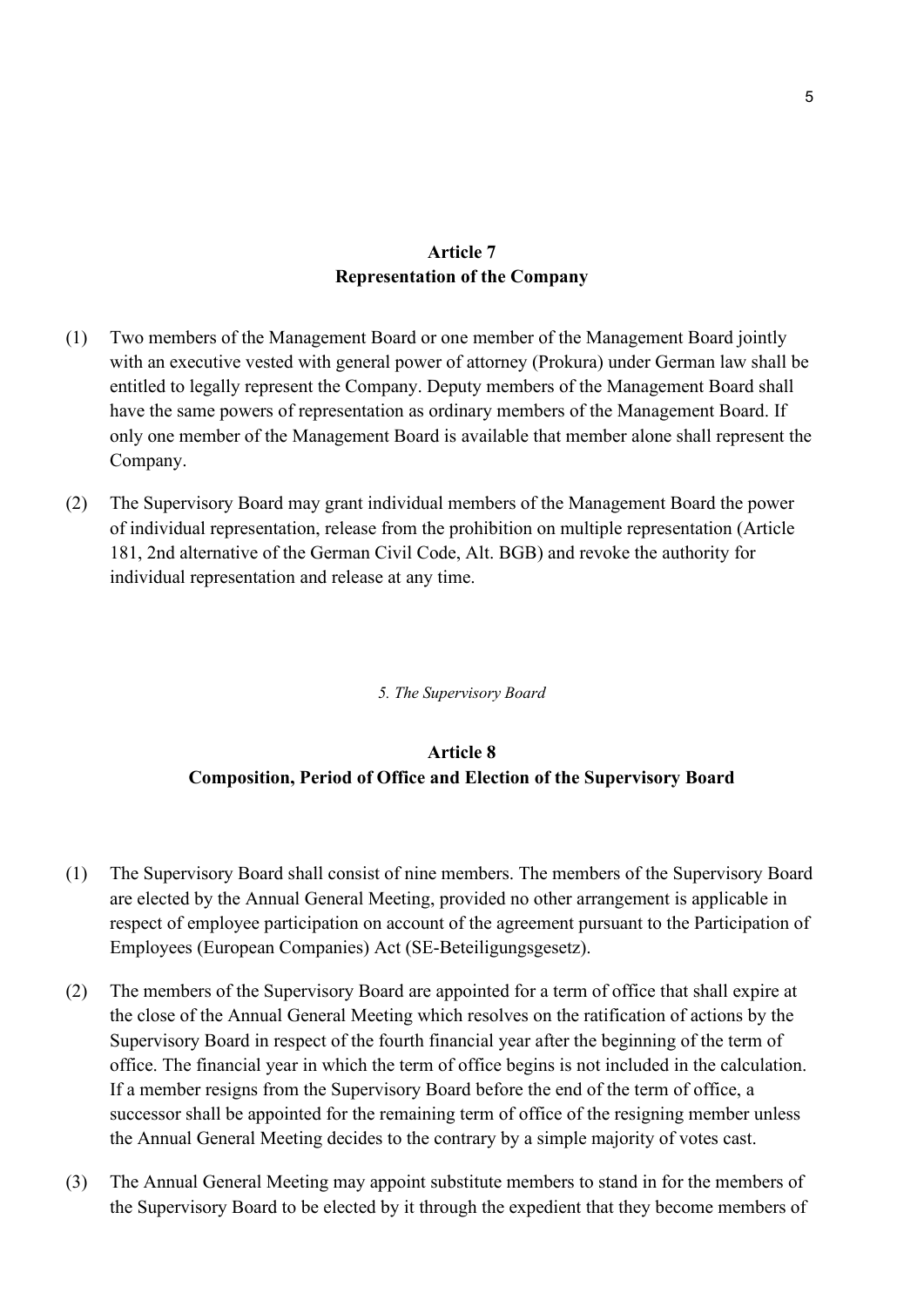the Supervisory Board in a sequence defined on election if the members of the Supervisory Board appointed by the shareholders at the Annual General Meeting withdraw before their period of office comes to an end and that they regain their position as a substitute member in the defined sequence if the Annual General Meeting holds a subsequent vote for a member of the Management Board who has withdrawn and been replaced by the corresponding substitute member. If a subsequent election is not held, the period of office of the substitute member who has joined the Supervisory Board ends at the latest when the period of office of the member of the withdrawing members of the Supervisory Board comes to an end.

- (4) The members and substitute members of the Supervisory Board may resign from office by submitting a written declaration to the Chairman of the Supervisory Board or to the Management Board without giving any reasons and with a period of the notice of one month.
- (5) Members and substitute members of the Supervisory Board can be dismissed before expiry of their period of office without specifying any reasons by a resolution of the Supervisory Board with a simple majority of the votes cast. The provisions of an agreement pursuant to the Participation of Employees (European companies) Act (SE-Beteiligungsgesetz) are not affected with respect to employee representatives on the Supervisory Board.

## **Article 9 Chairman of the Supervisory Board and Deputy Chairmen**

- (1) The Supervisory Board shall elect one of its members as a Chairman and one or more Deputy Chairmen. The Deputy Chairmen shall take up their position in the sequence of their election to represent the Chairman of the Supervisory Board in the event of the Chairman being indisposed.
- (2) The period of office of the Chairman of the Supervisory Board and the deputy chairmen shall correspond to the term of office of the Supervisory Board.
- (3) If the Chairman of the Supervisory Board or one the Deputy Chairmen resigns before their period office comes to an end, the Supervisory Board shall immediately hold a new election to appoint a Chairman or Deputy Chairman for the remaining term of office of the resigning Chairman or Deputy Chairman.
- (4) The Chairman of the Supervisory Board or in the event of the Chairman being indisposed the Deputy Chairman are empowered to issue any declarations of intention required to implement the resolutions of the Supervisory Board and its committees in the name of the Supervisory Board and to accept statements for the Supervisory Board.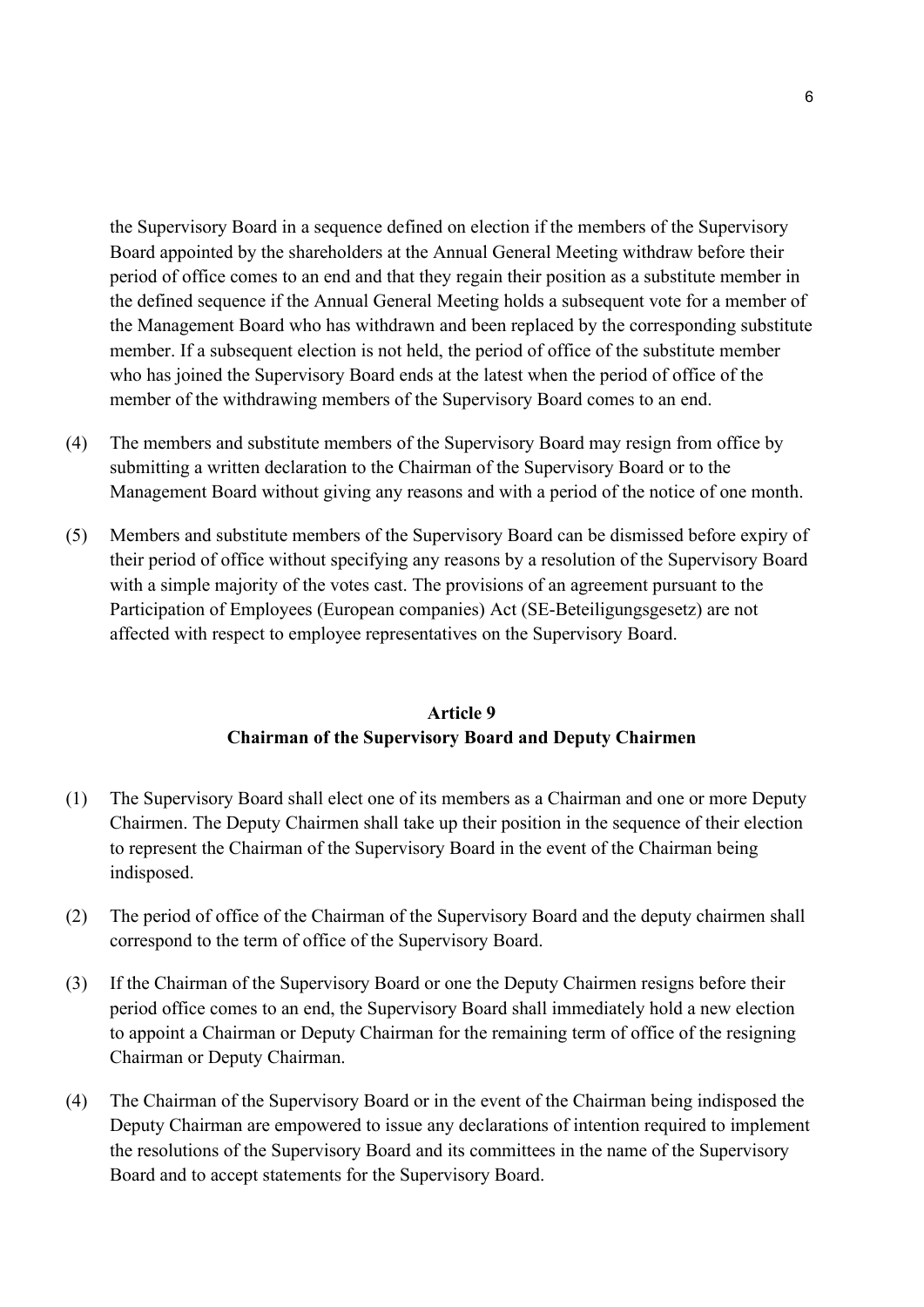## **Article 10 Convening and Resolution**

- (1) The meetings of the Supervisory Board shall be convened by the Chairman or if the Chairman is indisposed by the Deputy Chairman. Meetings shall be convened with a period of notice of two weeks and such notification may be in writing, by fax, electronic media (in particular by email or on an Internet platform), by telephone or orally. When calculating the period of notice required, the day on which the invitation was sent and the day of the meeting should not be included. In urgent cases, the Chairman of the Supervisory Board may shorten the period of notice required. Details of the agenda should be circulated when the invitation is issued.
- (2) On the instructions of the Chairman of the Supervisory Board or if the Chairman is indisposed on the instructions of the Deputy Chairman, resolutions by the Supervisory Board may be submitted outside meetings in writing, by telex, by fax, electronic media (in particular by email or on an Internet platform), by telephone or orally, or by videoconference, and votes may be taken by the Supervisory Board provided that no member of the Supervisory Board objects.
- (3) The Supervisory Board shall constitute a quorum if at least half of the total number of members of the Supervisory Board participates in the resolution. A member shall also take part in the resolution if that member abstains when votes are taken. An absent member may also take part in the resolution by making arrangements for another member of the Supervisory Board to submit a written vote.
- (4) Resolutions of the Supervisory Board must be passed by a simple majority of the votes cast, provided that other majorities are not mandatory under law or pursuant to the Articles of Association. If there is parity of votes in a ballot taken at a meeting of the Supervisory Board, the vote of the Chairman of the Supervisory Board shall be deemed to be the casting vote. This shall also be applicable if the Chairman has cast his or her vote in writing. The regulation pursuant to sentence 2 shall not be applicable for a Deputy Chairman of the Supervisory Board even if the Deputy Chairman is chairing the meeting.
- (5) Minutes shall be prepared for the meetings of the Supervisory Board and for the resolutions adopted. The minutes shall be written up after the meetings and they must be signed by the Chairman or if the Chairman is indisposed by the Deputy Chairman.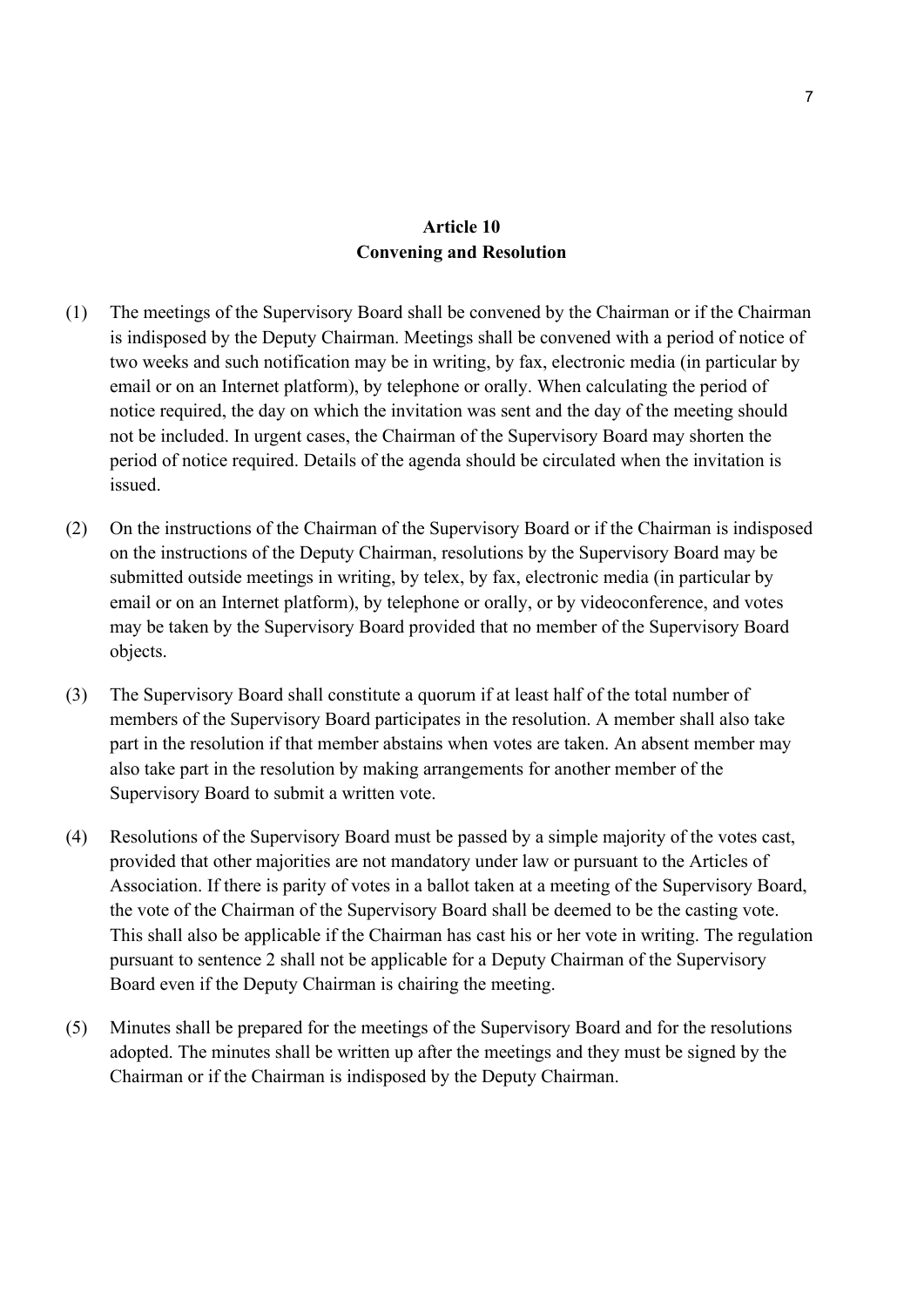### **Article 11 Functions of the Supervisory Board**

- (1) The Supervisory Board shall monitor the stewardship of the Company by the Management Board. The Supervisory Board shall define any transactions requiring its consent. The Supervisory Board shall also perform its legal duties.
- (2) The Supervisory Board may form committees from its members. The committees of the Supervisory Board may transfer decision-making powers to the committees of the Supervisory Board within the scope laid down by the legislation.
- (3) The Supervisory Board can second one of its members to carry out the duties of a member of the Supervisory Board, if the relevant post is not occupied. During this period, the office of the relevant person as Member of the Supervisory Board is dormant. Such a secondment is permissible for a maximum of one year. A reappointment or extension of the period of office is permissible if the total period of office does not exceed one year.
- (4) After leaving office, the members of the Supervisory Board must maintain absolute secrecy in relation to confidential matters and secrets, to which they have been privy as a result of performing their duties on the Supervisory Board. If a member of the Supervisory Board wants to disclose information to a third party, whereby it cannot be excluded with certainty that the information is confidential or relates to secrets of the Company, such member shall be obliged to inform the Chairman of the Supervisory Board in advance and to give the chairman the opportunity to state his position.
- (5) The Supervisory Board defines its own rules of procedure within the framework established by the law and the Articles of Association.

## **Article 12 Remuneration of the Supervisory Board**

(1) The Members of the Supervisory Board receive remuneration in addition to reimbursement of their out-of-pocket expenses. The compensation for each Member of the Supervisory Board amounts to  $\epsilon$  25,000.00 for each business year. If the period of office begins or ends in the course of a business year, the compensation due to the Member of the Supervisory Board is paid pro rate with time. The compensation is payable after the ordinary Annual General Meeting which decides on the discharge of the Supervisory Board for the relevant business year.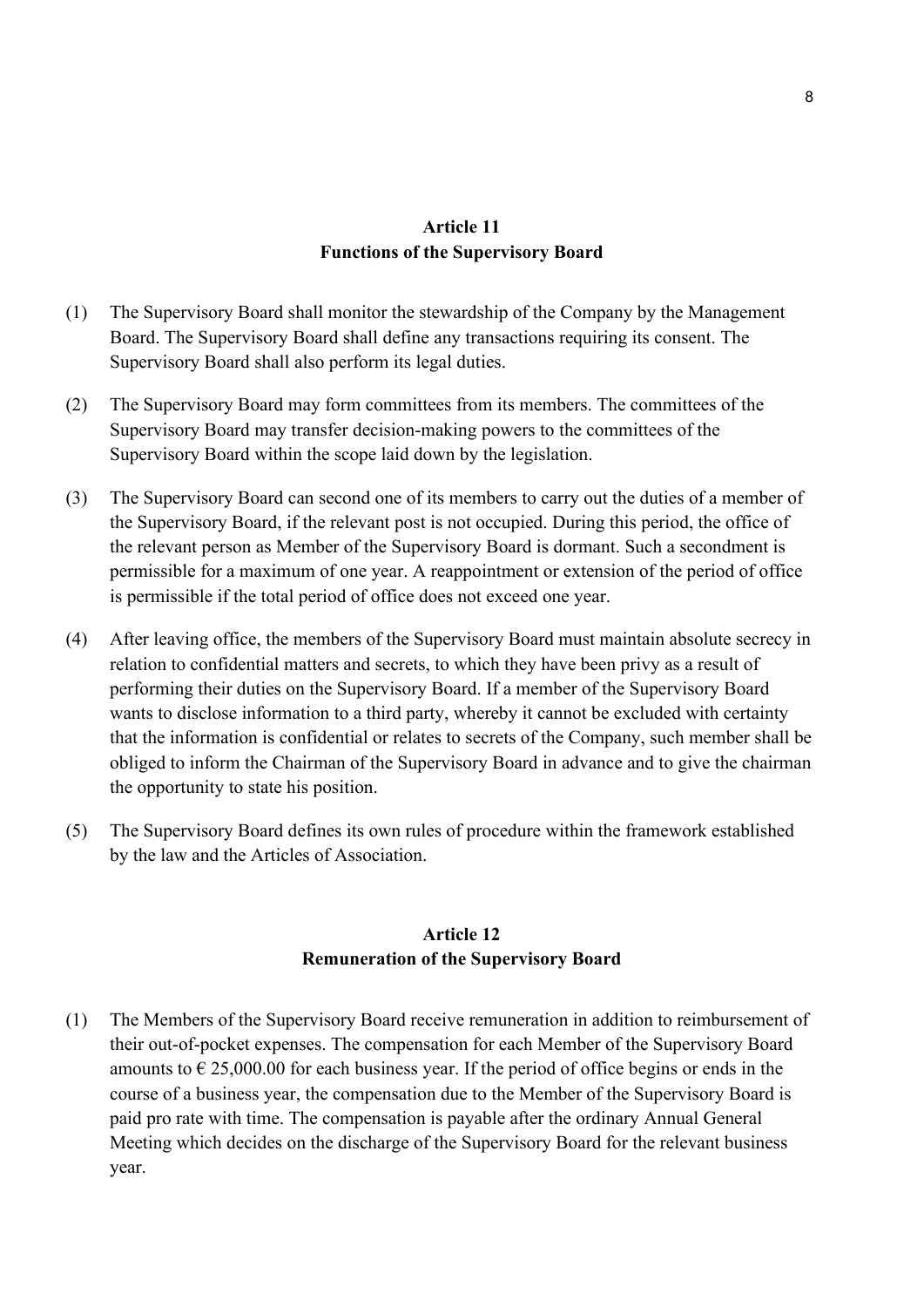- (2) The amount defined in section 1 is doubled for the remuneration of the Chairman of the Supervisory Board and increased by one and a half for a Deputy Chairman.
- (3) The Members of the Audit Committee receive in addition to the remuneration defined in Section (1) and (2) a further remuneration amounting to a total of up to  $\epsilon$  40,000.00 each year. The Supervisory Board decides on the allocation of this further remuneration based on the proposal by the Audit Committee, at their discretion taking into account the time taken by each of the members of the Audit Committee to carry out their functions.
- (4) Any value added tax payable on these remuneration amounts is reimbursed by the Company, provided that the members of the Supervisory Board are authorized to invoice the Company for the value added tax and that they exercise this right.
- (5) The Company shall be authorized to conclude a D&O insurance in favour of the Members of the Supervisory Board.

*6. Annual General Meeting*

## **Article 13 Place and Convening**

- (1) The Annual General Meeting shall take place at Buttenwiesen, Augsburg or the registered office of a German stock exchange.
- (2) The Annual General Meeting should be convened by the Management Board or by the Supervisory Board in cases prescribed in the legislation within the statutory period.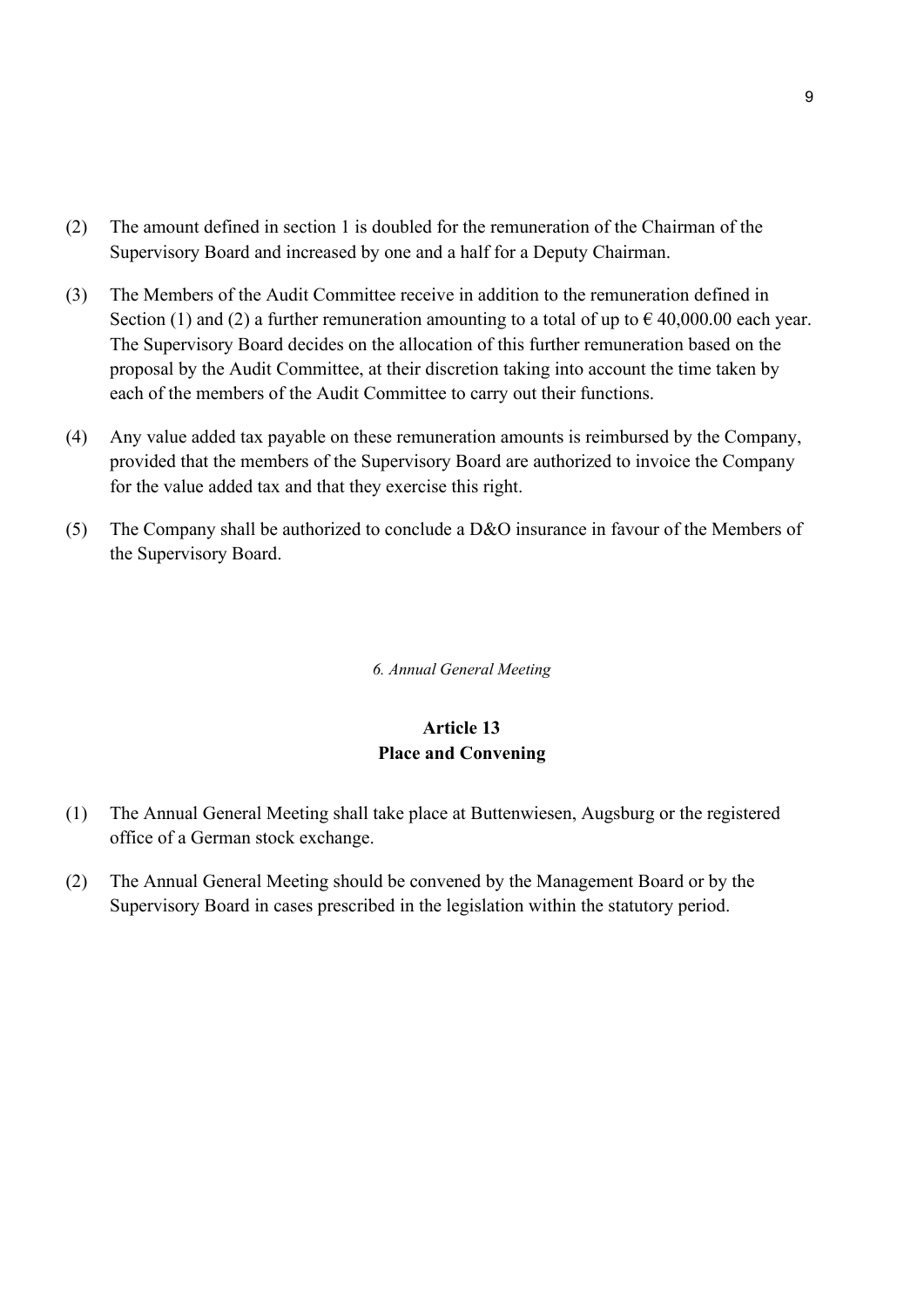### **Article 14 Ordinary General Meeting**

- (1) The Ordinary General Meeting shall be held within the first six months of the financial year. Extraordinary General Meetings shall be convened if it appears necessary in the interests of the Company or the convening of an Extraordinary General Meeting is requested by a minority of shareholders pursuant to Clause  $\S 50 (1)$  SE Implementation Act (SE-Ausführungsgesetz, SEAG).
- (2) The Annual General Meeting shall adopt a resolution on issues defined by law and in these Articles of Association, in particular on a) Appropriation of net profit,
	- b) Ratification of actions by the Management Board and the Supervisory Board,
	- c) Election of the Supervisory Board,
	- d) Appointment of the auditor.
- (3) The Chair of the Meeting shall be entitled to authorize in entirety or in part the broadcast of Annual General Meeting in audio or video form in a manner to be defined by the Chair in more detail. The broadcast may also be made in a form to which the public has unrestricted access.
- (4) The Management Board is authorized to make provision for shareholders to participate in the Annual General Meeting even if they are not physically present at the place of the meeting and with an authorized proxy, and shall further be authorized to exercise all or individually their rights entirely or partly by way of electronic communication. The Management Board shall also be authorized to define conditions on the scope and on the procedure for participating and exercising rights pursuant to sentence 1. These conditions will be announced when the Annual General Meeting is convened.
- (5) The Management Board is authorized to make provision such that shareholders can also cast their votes in writing or by way of electronic communication (postal vote), even if they are not physically present at the Annual General Meeting. The Management Board is further authorized to define conditions for the procedure. These conditions will be announced when the Annual General Meeting is convened.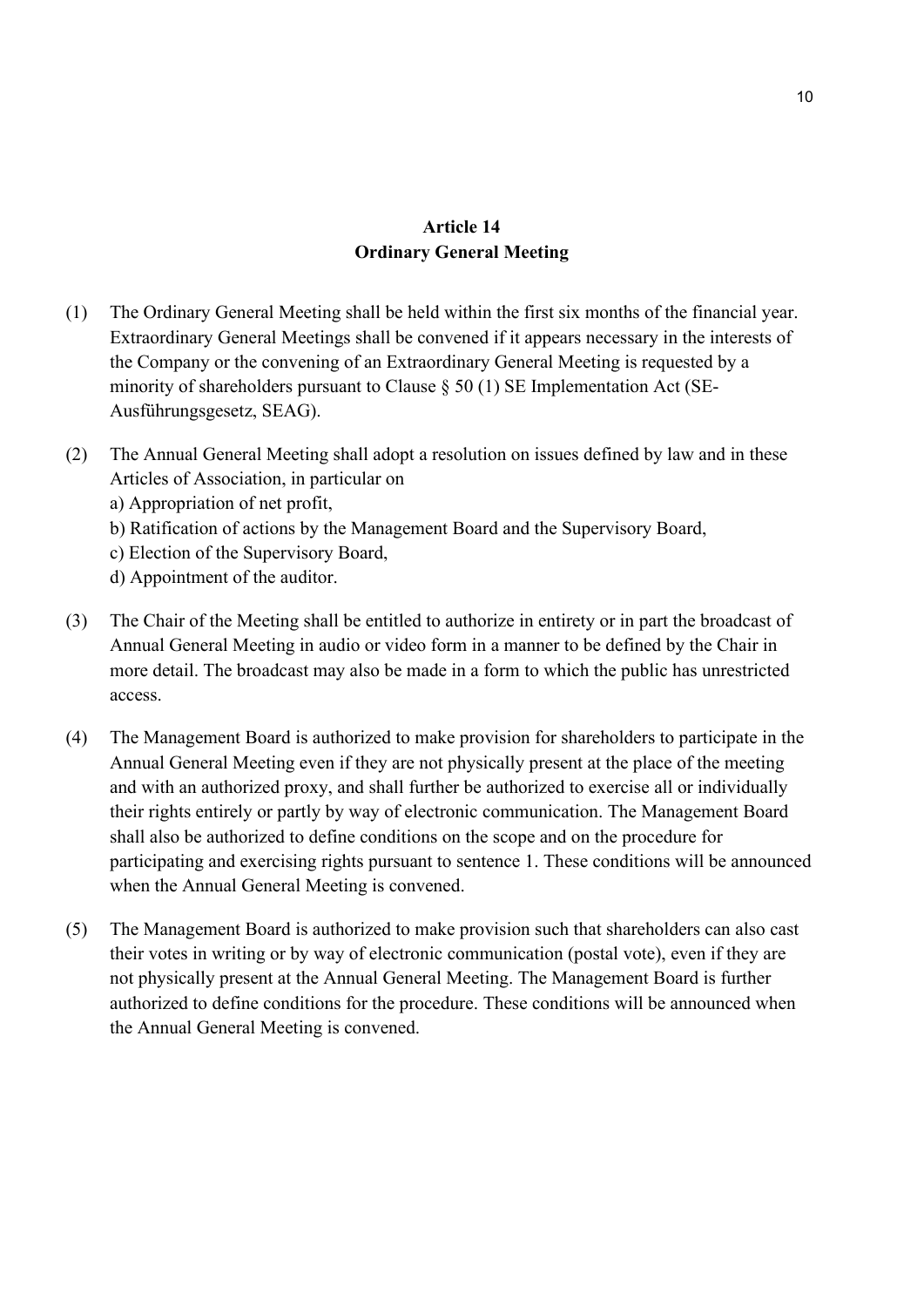## **Article 15 Right of Participation**

- (1) Shareholders shall only be entitled to participate in the Annual General Meeting and to exercise their voting right if they have registered in writing in the German or English language with the Company or at a location specified in the invitation for the Annual General Meeting. There must be a period of at least six days between the day of receipt of the registration and the day of the Annual General Meeting. A shorter period of notice measured in days may be defined in the document convening the meeting.
- (2) The shareholders must also provide verification of their authorization to participate in the Annual General Meeting and to exercise their voting right. For this purpose, a written verification of the shareholding ownership (Article § 126b German Civil Code, BGB) should be submitted by the most recent intermediary pursuant to Article  $\S$  67c (3) Stock Corporation Act (AktG). The verification of the shareholding ownership pursuant to Article  $\S 67c (3)$ Stock Corporation Act (AktG) must refer to the reference date defined under statutory regulations. There must be a period of at least six days between the day of receipt of the verification and the day of the Annual General Meeting. A shorter period of notice measured in days may be defined in the document convening the meeting.

## **Article 16 Voting Rights**

- (1) Each no-par-value share provides one vote at the Annual General Meeting.
- (2) Shareholders may appoint proxies to exercise their voting rights at the Annual General Meeting. The granting of a power of attorney, any revocation and the verification of the authorization shall be in accordance with the statutory regulations.
- (3) If share certificates or interim certificates have not been issued, conditions under which shareholders may exercise their voting rights shall be defined in the invitation to the Annual General Meeting.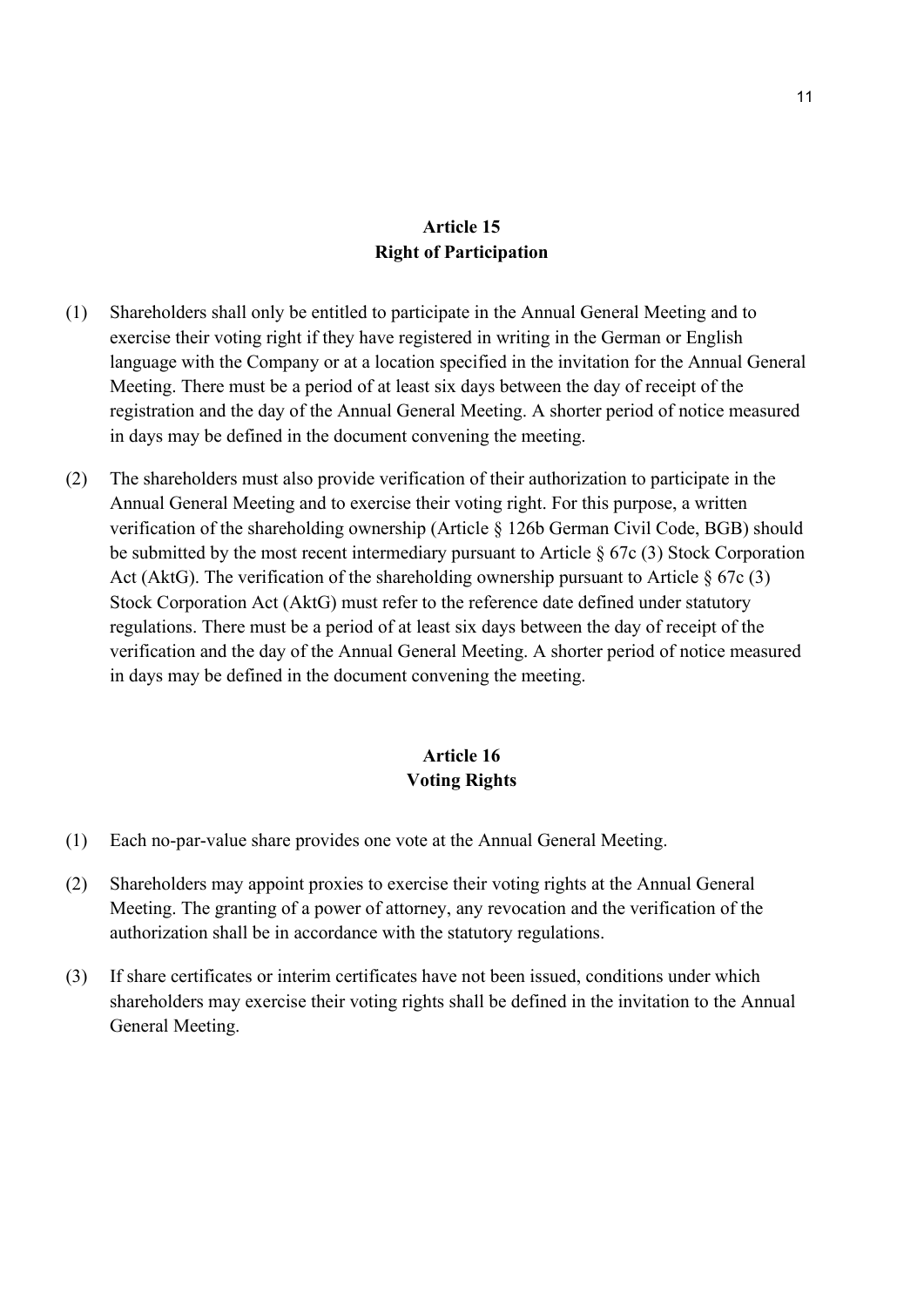## **Article 17 Conduct of the Annual General Meeting**

- (1) The Chairman of the Supervisory Board shall chair the Annual General Meeting or if the Chairman is indisposed the Supervisory Board shall appoint another member to chair the meeting.
- (2) The Chairman of the Annual General Meeting shall determine the mode of voting and the sequence in which the proceedings and resolutions on the items on the agenda shall take place.
- (3) The Chairman of the Annual General Meeting is authorized to place reasonable restrictions on the amount of time allotted to the right of shareholders to ask questions and speak at the Annual General Meeting. The Chairman of the Annual General Meeting should be guided by the fact that the Annual General Meeting must be held and completed within an appropriate and reasonable period of time.

## **Article 18 Adoption of Resolutions**

The Annual General Meeting shall adopt its resolutions by a simple majority of the votes cast unless some other manner of voting is prescribed by law. If the law prescribes a majority of shares in addition to a majority of votes, insofar as permissible in law, a simple majority of the capital stock represented at the adoption of the resolution shall suffice. If there is parity of voting a proposal shall be deemed to have been rejected.

*7. Annual Financial Statements and Appropriation of Net Income*

## **Article 19 Rendering of Accounts**

(1) The Management Board shall prepare the Annual Financial Statements and the Management Report, as well as the Consolidated Financial Statements and the Management Report for the Group for the previous financial year during the first three months of each financial year and shall submit them to the Supervisory Board and the Auditor without delay. The Management Board shall also submit to the Supervisory Board the proposal which it intends to submit to the Annual General Meeting in respect of the appropriation of the net profit.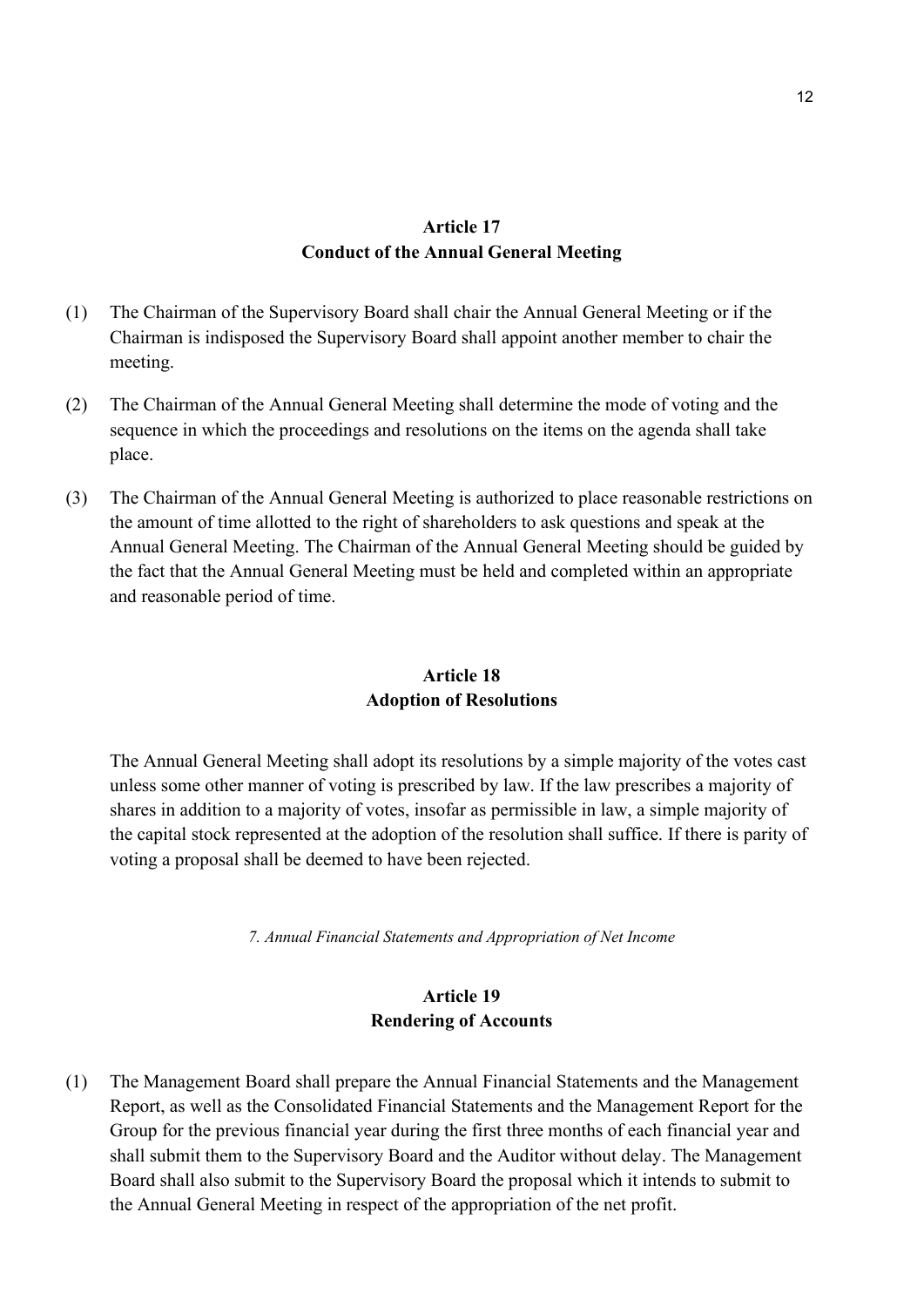(2) The Annual Financial Statements, the Management Report, as well as the Consolidated Financial Statements and the Group Management Report, and the Report by the Supervisory Board and the proposal by the Management Board for appropriation of net profit must be available for inspection on the business premises of the Company by the shareholders from the point in time at which the Annual General Meeting is convened.

## **Article 20 Appropriation of Earnings**

- (1) If the Management Board and the Supervisory Board adopt the Annual Financial Statements, they can transfer all or part of the net income to other revenue reserves. However, it is not permitted to transfer more than half of net income, if revenue reserves exceed half the capital stock or if they would exceed half once the transfer has taken place. Any amounts to be transferred to the statutory reserve and any loss carried forward should be deducted from the net income for the year beforehand.
- (2) The Annual General Meeting shall adopt a resolution on the appropriation of net profit. The Annual General Meeting may include in its resolution on the appropriation of net income other amounts for transfer to revenue reserves or for carrying forward as profit. The Annual General Meeting may also resolve to make an appropriation other than that defined in sentence 2 or than the distribution to the shareholders.
- (3) With the consent of the Supervisory Board, the Management Board may pay shareholders an interim dividend on the basis of the projected net profit pursuant to Article 59 of the German Stock Corporation Act (AktG) after a financial year has come to an end.

#### *8. Final Provisions*

## **Article 21 Changes in Wording of the Articles of Association**

The Supervisory Board is entitled to make resolutions on changes to the Articles of Association which only relate to the wording.